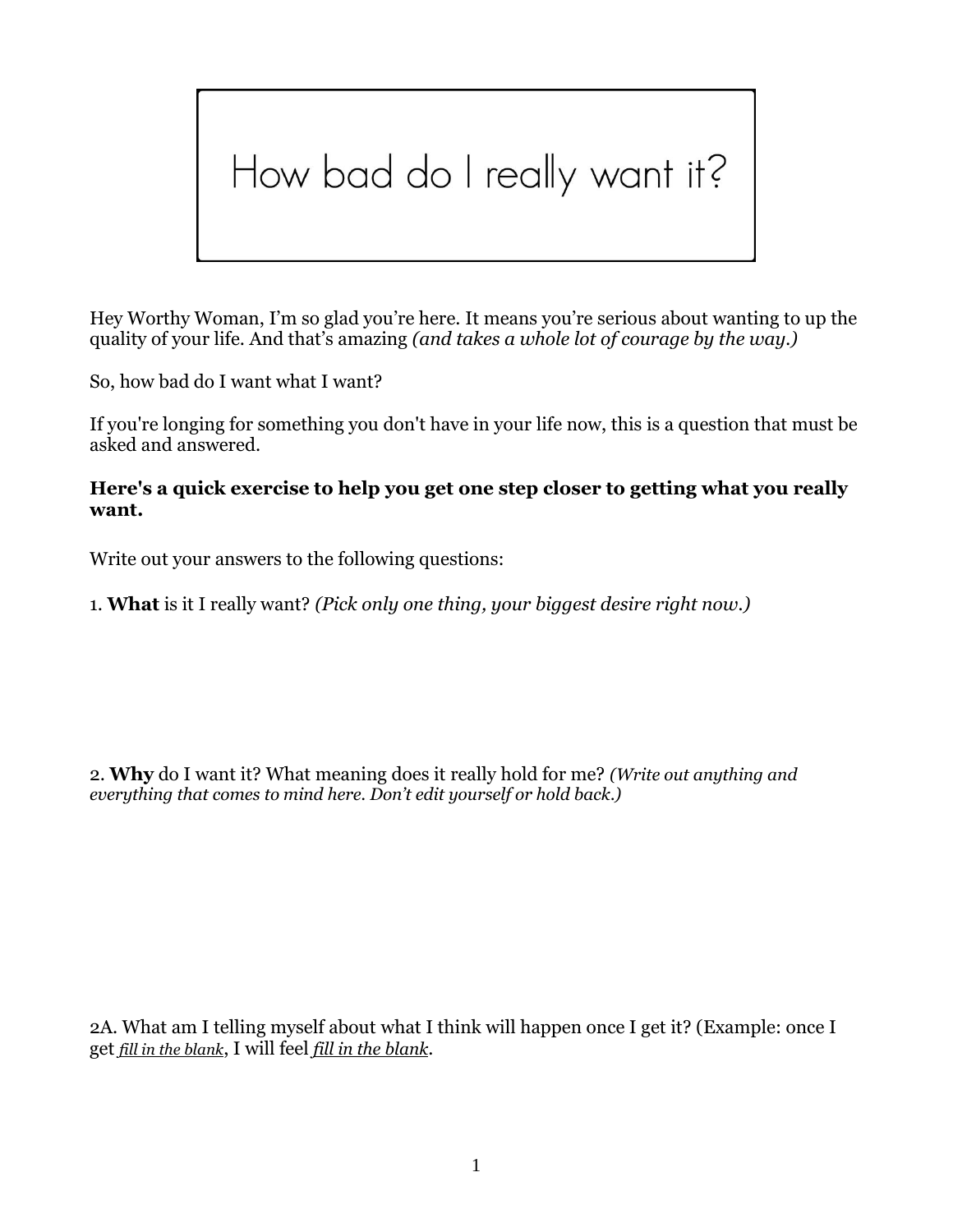3. **How** bad do I really want it? One a scale of 1-10?

3A. Then, ask yourself this…

## **What am I willing to trade in my life to get it?**

Because every choice you make and every thought you hold is an exchange of your life. I know this concept is kind of heavy; we'll talk about this much more and in a simpler way in my [group](http://www.yourworthyself.com/#!worthy-nation/cy0o)  [coaching program.](http://www.yourworthyself.com/#!worthy-nation/cy0o)

For today just start easy and slow by asking yourself:

*Am I willing to stop watching TV, or shift the way I'm thinking about something, or break a bad habit, or get expert mentorship, or wake-up earlier, or get help with the kids, or spend more time with my husband or spend less time on social media? What am I really willing to exchange in return for reaching you big goal?*

Think on this today. What's one small (or big move) you could make to show yourself you are serious about getting what you want? Write it below.

\_\_\_\_\_\_\_\_\_\_\_\_\_\_\_\_\_\_\_\_\_\_\_\_\_\_\_\_\_\_\_\_\_\_\_\_\_\_\_\_\_\_\_\_\_\_\_\_\_\_\_\_\_\_\_\_\_\_\_\_\_\_\_\_ \_\_\_\_\_\_\_\_\_\_\_\_\_\_\_\_\_\_\_\_\_\_\_\_\_\_\_\_\_\_\_\_\_\_\_\_\_\_\_\_\_\_\_\_\_\_\_\_\_\_\_\_\_\_\_\_\_\_\_\_\_\_\_\_ \_\_\_\_\_\_\_\_\_\_\_\_\_\_\_\_\_\_\_\_\_\_\_\_\_\_\_\_\_\_\_\_\_\_\_\_\_\_\_\_\_\_\_\_\_\_\_\_\_\_\_\_\_\_\_\_\_\_\_\_\_\_\_\_

Keep in mind the golden Law of Worthiness. It's not enough to want it; you have to believe you **deserve** it.

\_\_\_\_\_\_\_\_\_\_\_\_\_\_\_\_\_\_\_\_\_\_\_\_\_\_\_\_\_\_\_\_\_\_\_\_\_\_\_\_\_\_\_\_\_\_\_\_\_\_\_\_\_\_\_\_

So while you're asking yourself how bad to you want it, ask yourself this: **What am I REALLY saying to myself about how worthy I feel of having it?** Write your thoughts below.

*(hint, hint: We tell ourselves how worthy we are of reaching our goals by the little moves we make each day. Take a look at your daily thoughts and habits and then ask yourself, "Are my habits aligned with letting myself get what I truly want?")*